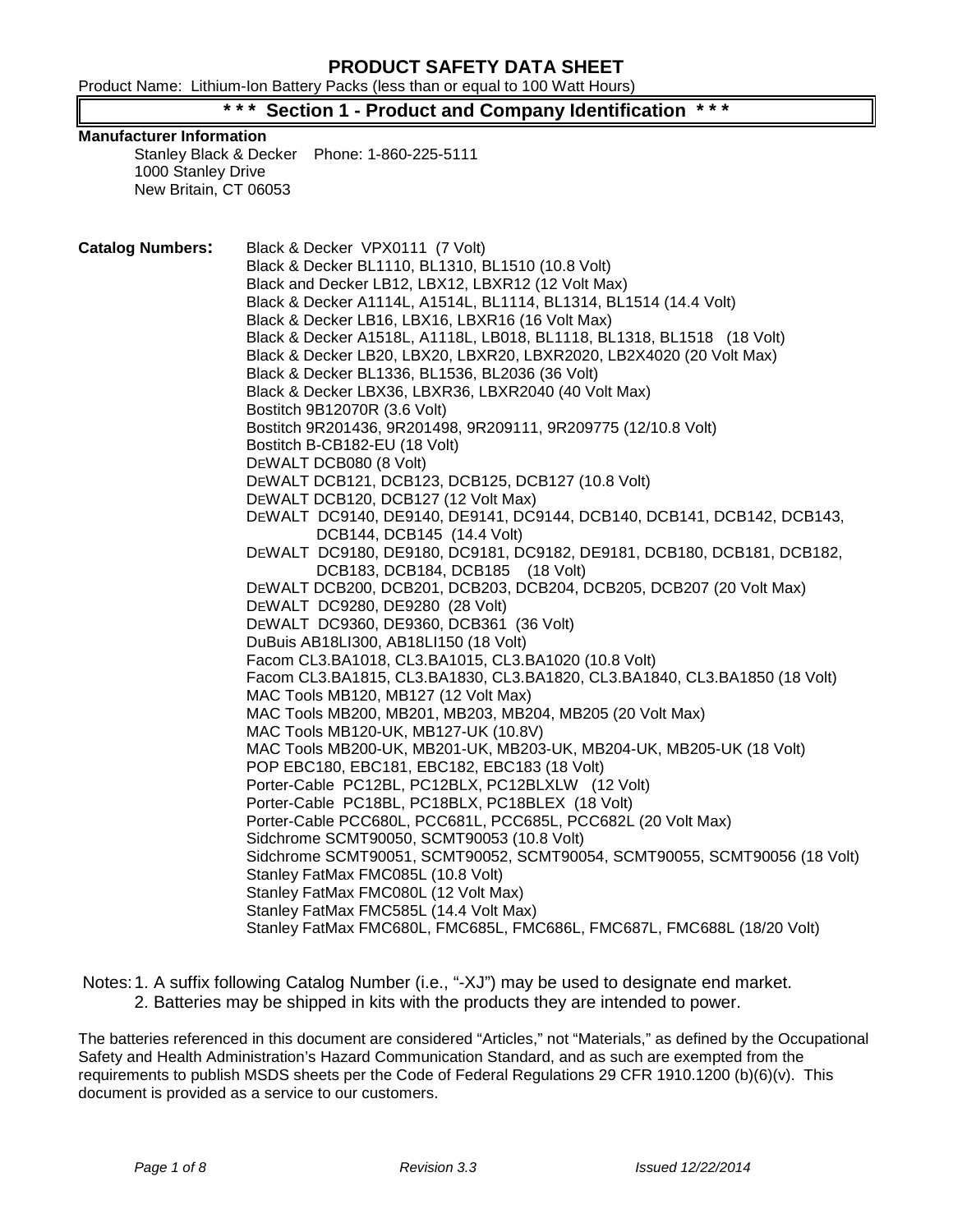Product Name: Lithium-Ion Battery Packs (less than or equal to 100 Watt Hours)

# **\* \* \* Section 2 - Hazards Identification \* \* \***

### **Emergency Overview**

Not considered dangerous as manufactured. If battery is damaged, exposure to product components may cause eye, skin and respiratory tract irritation. Combustion products from a fire involving batteries may be harmful.

#### **Potential Health Effects: Eyes**

None anticipated under normal product use and handling conditions. If battery is damaged, exposure may cause severe irritation or burns.

#### **Potential Health Effects: Skin**

None anticipated under normal product use and handling conditions. If battery is damaged, exposure may cause severe irritation or burns.

#### **Potential Health Effects: Ingestion**

Not considered a likely route of exposure under normal product use and handling conditions. Ingestion of material from a damaged battery may cause serious burns to mouth, esophagus, and gastrointestinal tract.

### **Potential Health Effects: Inhalation**

None anticipated under normal product use and handling conditions. If battery is damaged, exposure to vapors or mist may cause respiratory irritation.

#### **HMIS Ratings: Health:** 0 **Fire:** 0 **HMIS Reactivity:** 0

Hazard Scale:  $0 =$  Minimal  $1 =$  Slight  $2 =$  Moderate  $3 =$  Serious  $4 =$  Severe  $* =$  Chronic hazard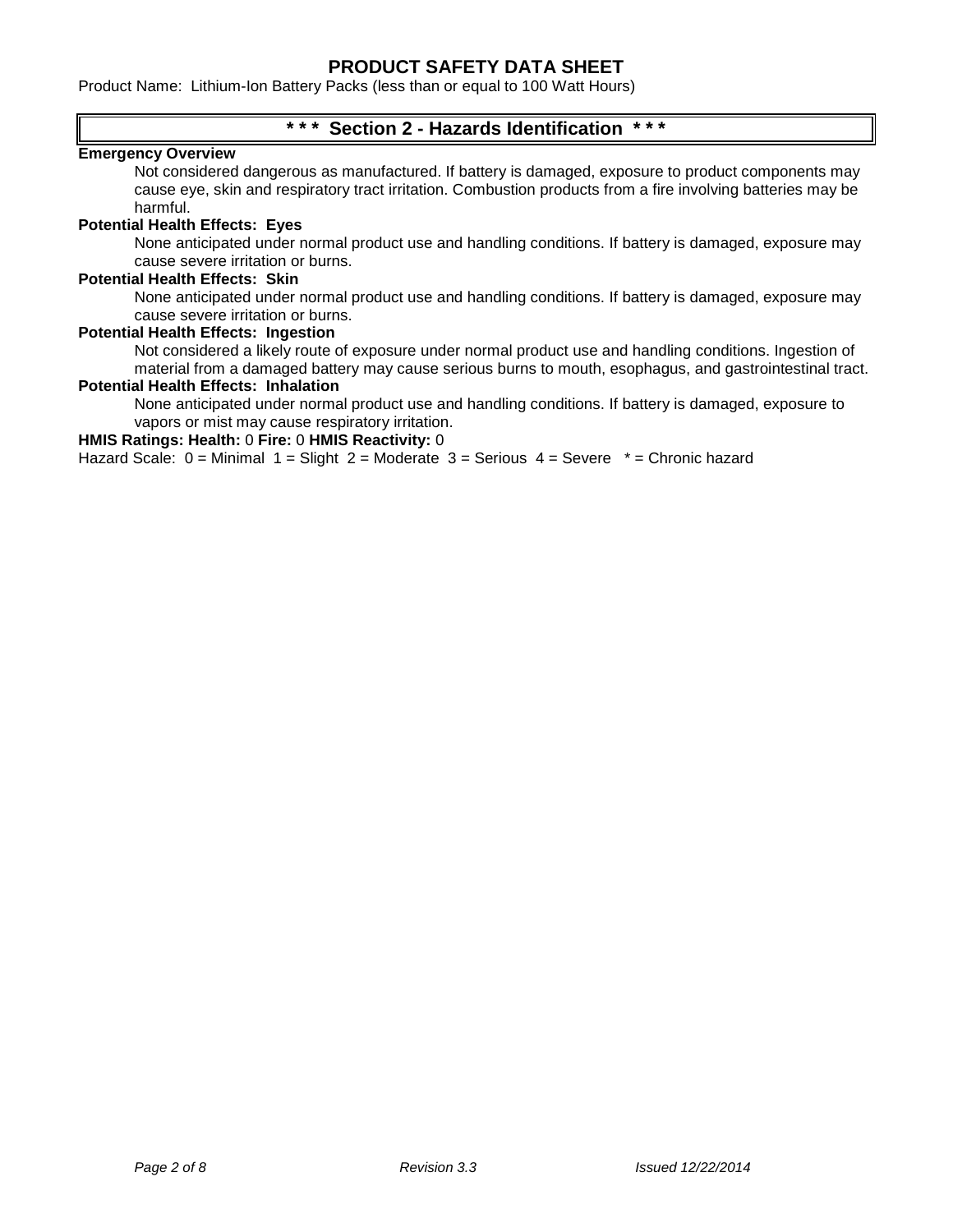Product Name: Lithium-Ion Battery Packs (less than or equal to 100 Watt Hours)

# **\* \* \* Section 3 - Composition / Information on Ingredients \* \* \***

This battery is an article as defined by 29 CFR 1910.1200 and is not a controlled product under WHMIS. Exposure to hazardous ingredients is not anticipated under normal product use.

| <b>Chemical Name</b>                              | CAS No.     | %      |
|---------------------------------------------------|-------------|--------|
| Lithium transition metal oxide $(Li[M]_m[O]_n)^T$ | 12190-79-3  | < 30   |
|                                                   | 12057-17-9  |        |
|                                                   | 182442-95-1 |        |
|                                                   | 193214-24-3 |        |
| Carbon                                            | 7440-44-0   | < 30   |
| Polyvinylidene fluoride                           | 24937-79-9  | < 10   |
| Lithium hexafluorophosphate                       | 21324-40-3  | < 10   |
| Organic carbonates <sup>2</sup>                   |             | < 20   |
| Aluminum foil                                     | 7429-90-5   | < 10   |
| Copper foil                                       | 7440-50-8   | ~< 20  |
| Inert materials                                   |             | $<$ 30 |

Notes:

- 1. The letter 'M' stands for transition metal, with potential candidates Co, Mn, Ni, or Al. One compound includes one or more of these transition metals and one product may contain one or more of the compounds. The letters 'm' and 'n' represent the number of atoms per unit.
- 2. Composition of organic carbonates in the electrolyte solvent varies.

### **\* \* \* Section 4 - First Aid Measures \* \* \***

#### **First Aid: Eyes**

Flush eyes with lukewarm water for at least 30 minutes while holding the eyelids open. Seek immediate medical care.

#### **First Aid: Skin**

Remove contaminated clothing, shoes and leather goods. Flush with water for at least 30 minutes. Seek medical attention if symptoms persist.

#### **First Aid: Ingestion**

Never give anything by mouth if victim is unconscious. Rinse mouth thoroughly water. Do not induce vomiting. Seek immediate medical attention.

#### **First Aid: Inhalation**

Remove person to fresh air away from source of contamination.

# **Section 5 - Fire Fighting Measures**

### **General Fire Hazards**

See Section 9 for Flammability Properties.

Battery cells may rupture when exposed to excessive heat. Electrolyte solution is flammable.

### **Hazardous Combustion Products**

May release toxic fumes if burned or exposed to fire.

### **Extinguishing Media**

Use appropriate extinguishing agent for surrounding fire. For damaged or ruptured cells, use Class D extinguisher or other appropriate agent. Class C fire extinguishers should be used to extinguish electrical fires. Do not use water to extinguish electrical or ruptured cell related fires.

#### **Fire Fighting Equipment/Instructions**

Firefighters should wear full protective gear.

### **NFPA Ratings: Health:** 0 **Fire:** 0 **Reactivity:** 0

Hazard Scale:  $0 =$  Minimal  $1 =$  Slight  $2 =$  Moderate  $3 =$  Serious  $4 =$  Severe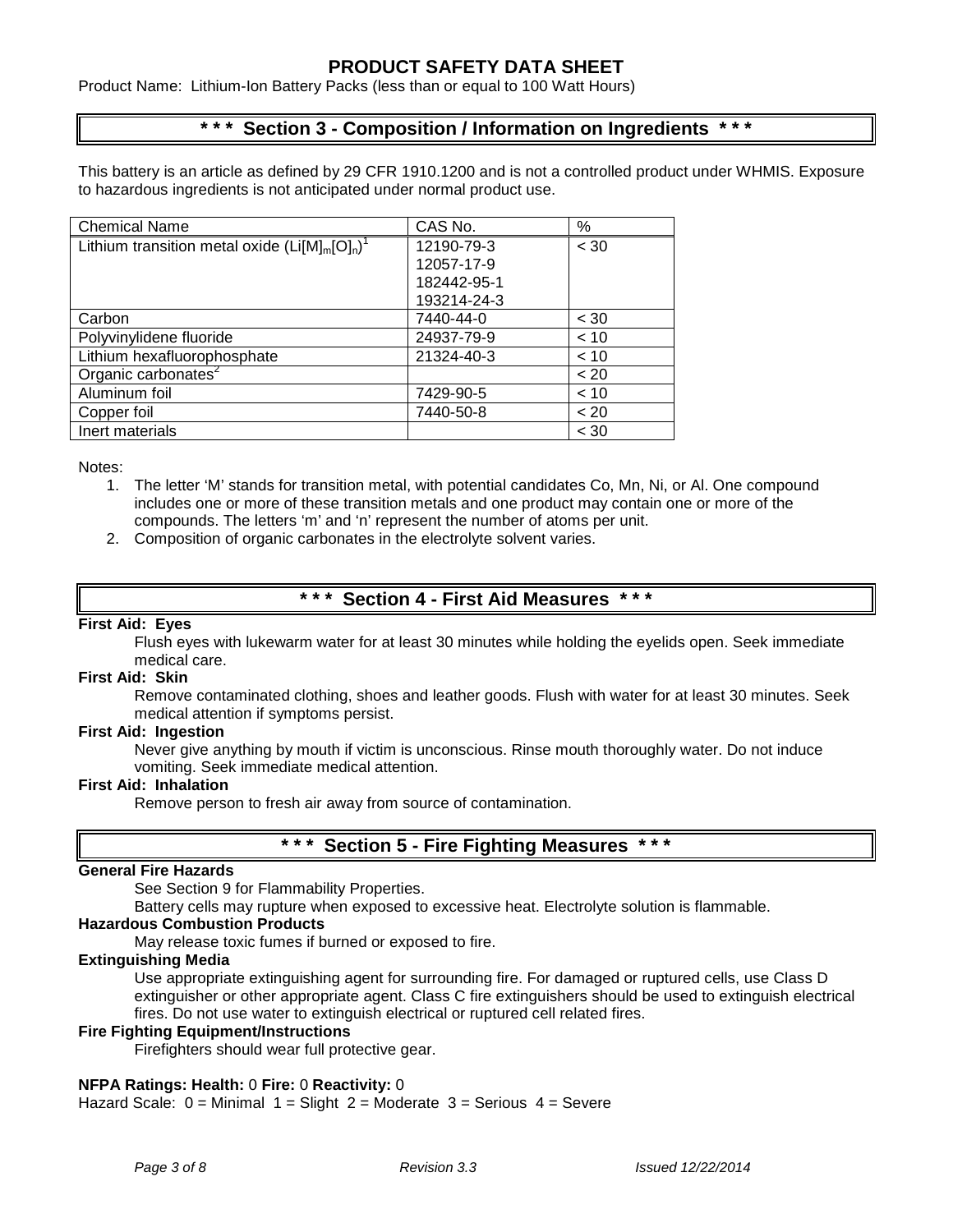Product Name: Lithium-Ion Battery Packs (less than or equal to 100 Watt Hours)

# **\* \* \* Section 6 - Accidental Release Measures \* \* \***

#### **Containment Procedures**

Stop the flow of material, if this is without risk.

## **Clean-Up Procedures**

Absorb spill with inert material. Shovel material into appropriate container for disposal. Clean spill area with detergent and water; collect wash water for proper disposal.

### **Evacuation Procedures**

Isolate area. Keep unnecessary personnel away.

### **Special Procedures**

Avoid skin contact with the spilled material.

# **\* \* \* Section 7 - Handling and Storage \* \* \***

### **Handling Procedures**

Avoid damaging or rupturing battery.

#### **Storage Procedures**

Store in a dry location at room temperature. Avoid extreme heat or fire. Keep out of reach of children.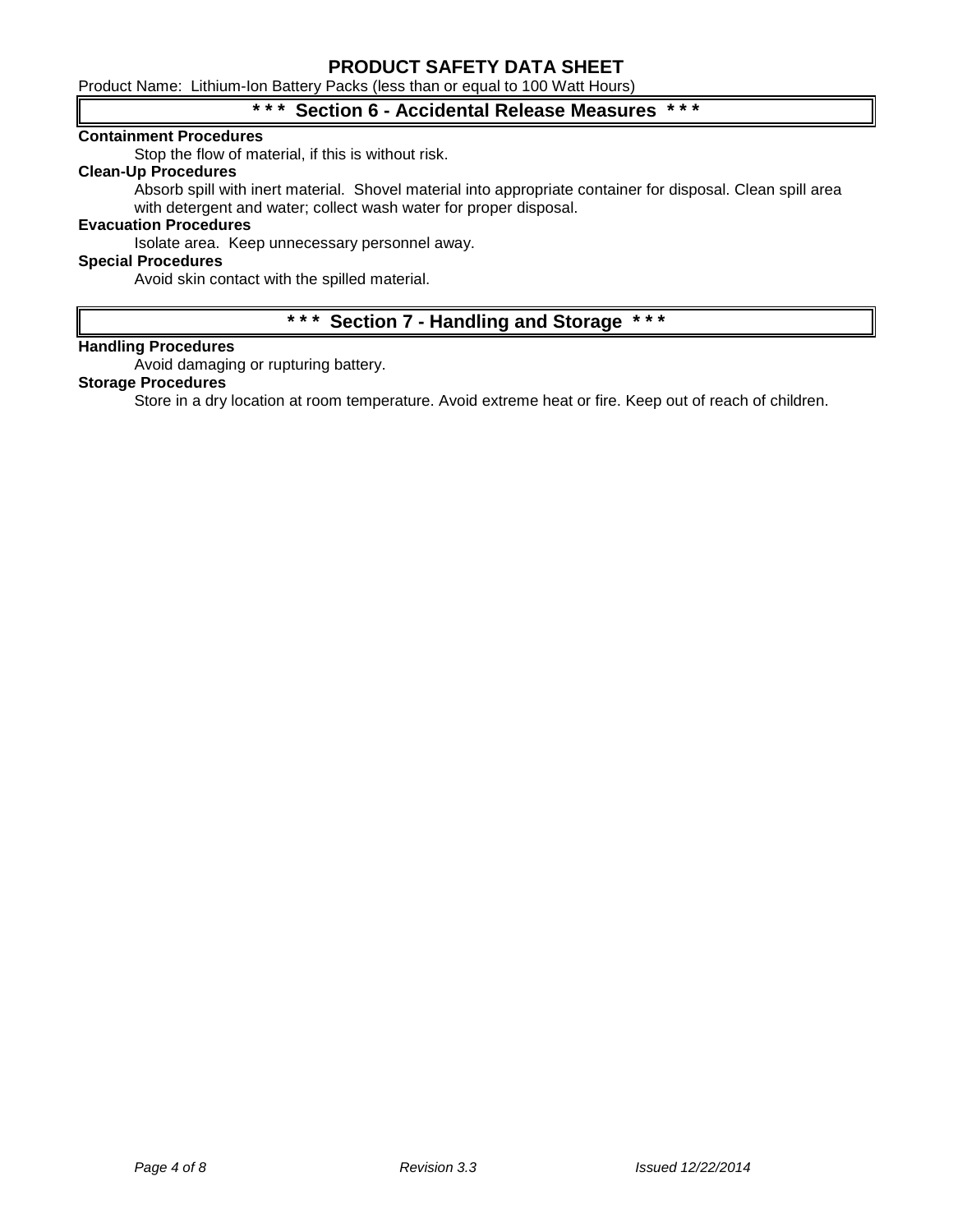Product Name: Lithium-Ion Battery Packs (less than or equal to 100 Watt Hours)

# **\* \* \* Section 8 - Exposure Controls / Personal Protection \* \* \***

### **A: Component Exposure Limits**

ACGIH, OSHA, and NIOSH have not developed exposure limits for any of this product's components. **Engineering Controls**

Not necessary under normal product use conditions.

### **PERSONAL PROTECTIVE EQUIPMENT**

### **Personal Protective Equipment: Eyes/Face**

Not necessary under normal product use conditions. Wear safety glasses if handling a damaged battery. **Personal Protective Equipment: Skin**

Not necessary under normal product use conditions. Wear neoprene or natural rubber gloves when handling a damaged battery.

#### **Personal Protective Equipment: Respiratory**

Not necessary under normal product use conditions.

### **Personal Protective Equipment: General**

Eyewash fountains and emergency showers are required.

# **\* \* \* Section 9 - Physical & Chemical Properties \* \* \***

| Appearance: Various shaped battery | Odor:                           | None |
|------------------------------------|---------------------------------|------|
| <b>Physical State: Solid</b>       | pH: NA                          |      |
| Vapor Pressure: NA                 | <b>Vapor Density:</b>           | NA.  |
| <b>Boiling Point: NA</b>           | <b>Melting Point: NA</b>        |      |
| <b>Solubility (H2O):</b> Insoluble | <b>Specific Gravity:</b>        | - NA |
| <b>Evaporation Rate: NA</b>        | VOC: NA                         |      |
| Octanol/H2O Coeff.: NA             | <b>Flash Point:</b>             | - NA |
| <b>Flash Point Method: NA</b>      | Upper Flammability Limit (UFL): | NA   |
| Lower Flammability Limit (LFL): NA | <b>Burning Rate:</b>            | NA   |
| <b>Auto Ignition: NA</b>           |                                 |      |
|                                    |                                 |      |

# **\* \* \* Section 10 - Chemical Stability & Reactivity Information \* \* \***

### **Chemical Stability**

This is a stable material.

**Chemical Stability: Conditions to Avoid**

Avoid exposure to elevated temperatures and fire.

**Incompatibility**

Not Available.

# **Hazardous Decomposition**

May release toxic fumes if burned or exposed to fire.

#### **Possibility of Hazardous Reactions**

Not Available.

# **\* \* \* Section 11 - Toxicological Information \* \* \***

#### **Acute Dose Effects**

## **A: General Product Information**

If product is ruptured, material may cause irritation to the skin, eyes and respiratory tract.

#### **B: Component Analysis - LD50/LC50**

No LD50/LC50's are available for this product's components.

### **Carcinogenicity**

# **A: General Product Information**

No information available for the product.

#### **B: Component Carcinogenicity**

None of this product's components are listed by ACGIH, IARC, OSHA, NIOSH, or NTP.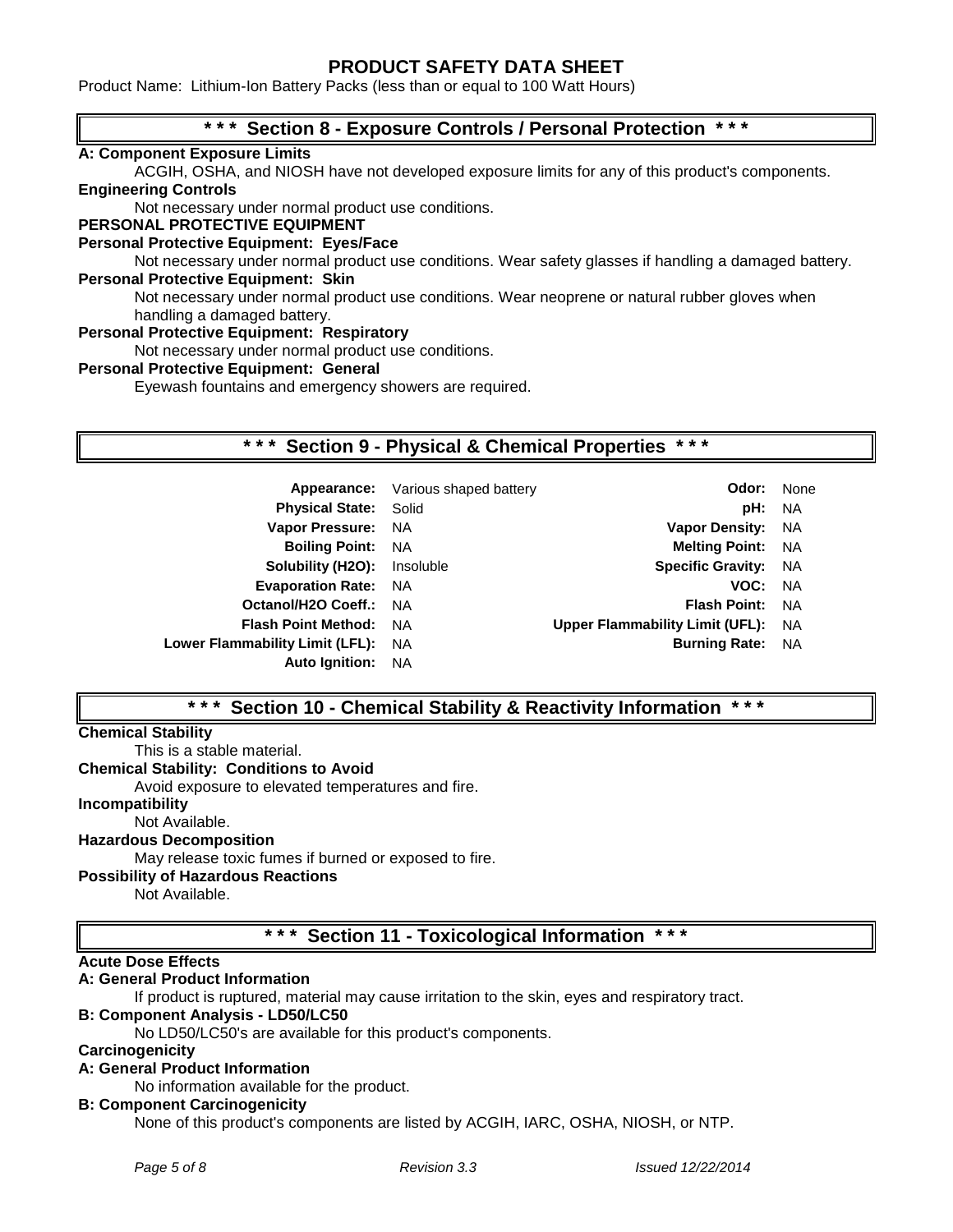Product Name: Lithium-Ion Battery Packs (less than or equal to 100 Watt Hours)

# **Section 12 - Ecological Information**

### **Ecotoxicity**

# **A: General Product Information**

No information available for the product.

### **B: Component Analysis - Ecotoxicity - Aquatic Toxicity**

No ecotoxicity data are available for this product's components.

# **\* \* \* Section 13 - Disposal Considerations \* \* \***

### **US EPA Waste Number & Descriptions**

#### **Component Waste Numbers**

No EPA Waste Numbers are applicable for this product's components.

#### **Disposal Instructions**

Recycle battery. Do not dispose of in water bodies or sewer system. All wastes must be handled in accordance with local, state and federal regulations.

See Section 7 for Handling Procedures. See Section 8 for Personal Protective Equipment recommendations.

### **\* \* \* Section 14 - Transportation Information \* \* \***

**Lithium-ion batteries comply with all applicable shipping regulations as prescribed by industry and legal standards which include UN Recommendations on the Transport of Dangerous Goods; IATA Dangerous Goods Regulations and US DOT requirements. Cells and Batteries have been tested to section 38.3 of the UN Recommendations on the Transport of Dangerous Goods Manual of Tests and Criteria. All of the batteries listed in this Safety Data Sheet are less than or equal to 100 Whrs; therefore, air shipment of up to 2 batteries without equipment in a package can be shipped as an "excepted" quantity and does not require being shipped as a fully regulated Class 9 Hazardous Material. If more than 2 batteries without equipment are being shipped in one package, using air transportation, then the package is considered a fully regulated shipment and must meet the more stringent documentation, marking, and labeling requirements.**

#### **Batteries Alone**

UN3480, Lithium Ion Batteries

Air Shipments (IATA) – Packing Instruction 965 (Section IB for greater than 2 batteries per package, Section II for less than or equal to 2 batteries per package)

Sea Shipments (IMO-IMDG) – Special Provision 188

Europe Road Transportation (ADR) – Special Provision 188

US Road Transportation (DOT) – 49 CFR 173.185(c)

#### **Batteries with or in Equipment**

UN3481, Lithium Ion Batteries packed with equipment OR Lithium Ion Batteries contained in equipment.

Air Shipments (IATA) – Packing Instruction 966 or 967, Section II

Sea Shipments (IMO-IMDG) – Special Provision 188

Europe Road Transportation (ADR) – Special Provision 188

US Road Transportation (DOT) – 49 CFR 173.185(c)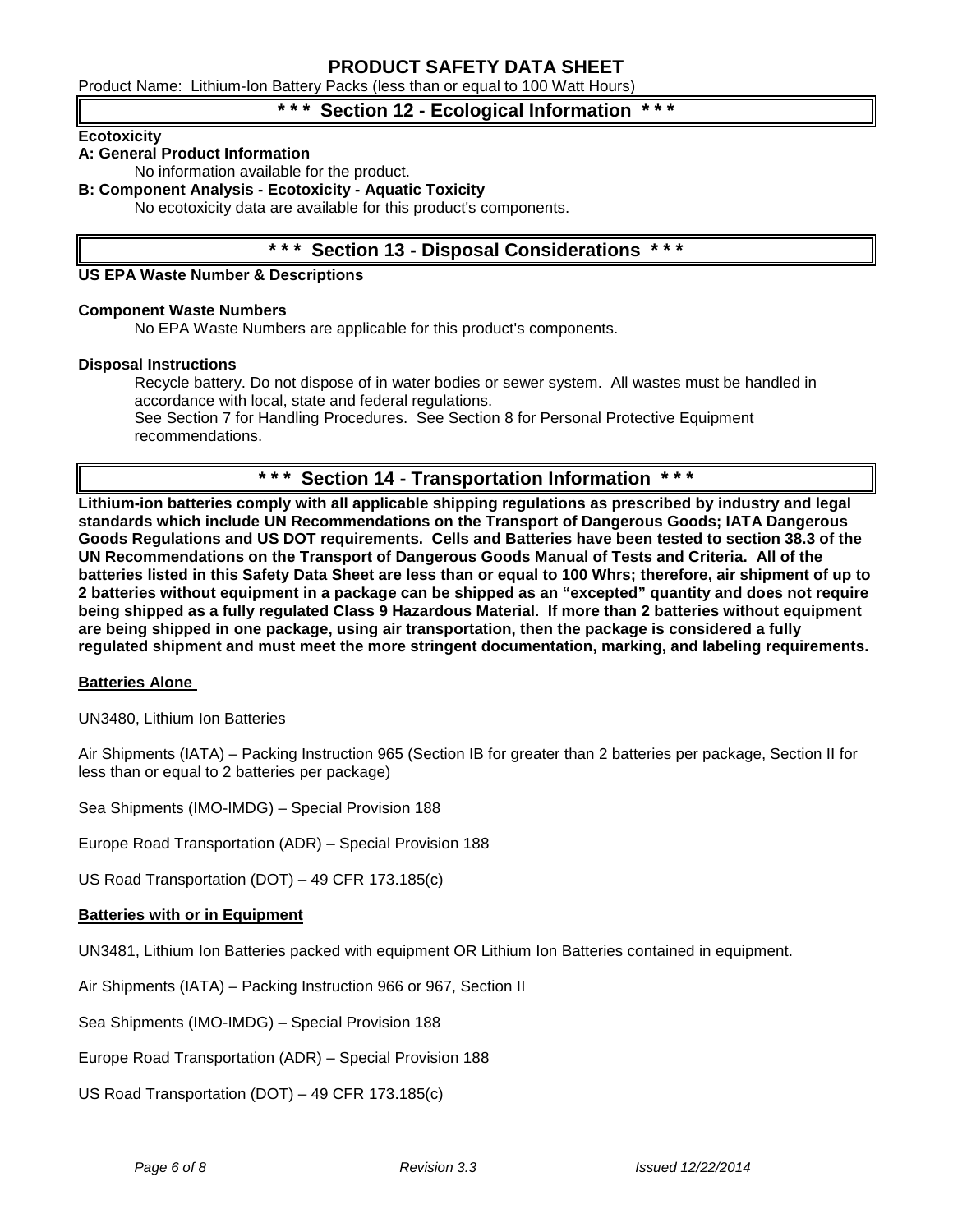Product Name: Lithium-Ion Battery Packs (less than or equal to 100 Watt Hours)

# **\* \* \* Section 15 - Regulatory Information \* \* \***

# **US Federal Regulations**

# **A: General Product Information**

All components are on the U.S. EPA TSCA Inventory List.

# **B: Component Analysis**

None of this products components are listed under SARA Section 302 (40 CFR 355 Appendix A), SARA Section 313 (40 CFR 372.65), or CERCLA (40 CFR 302.4).

### **State Regulations**

### **A: General Product Information**

No additional information available.

### **B: Component Analysis - State**

None of this product's components are listed on the state lists from CA, MA, MN, NJ, PA, or RI.

# **Canadian WHMIS Information**

### **A: General Product Information**

This product has been classified in accordance with the hazard criteria of the Controlled Products Regulations.

#### **B: Component Analysis - WHMIS IDL**

No components are listed in the WHMIS IDL.

### **Additional Regulatory Information**

None